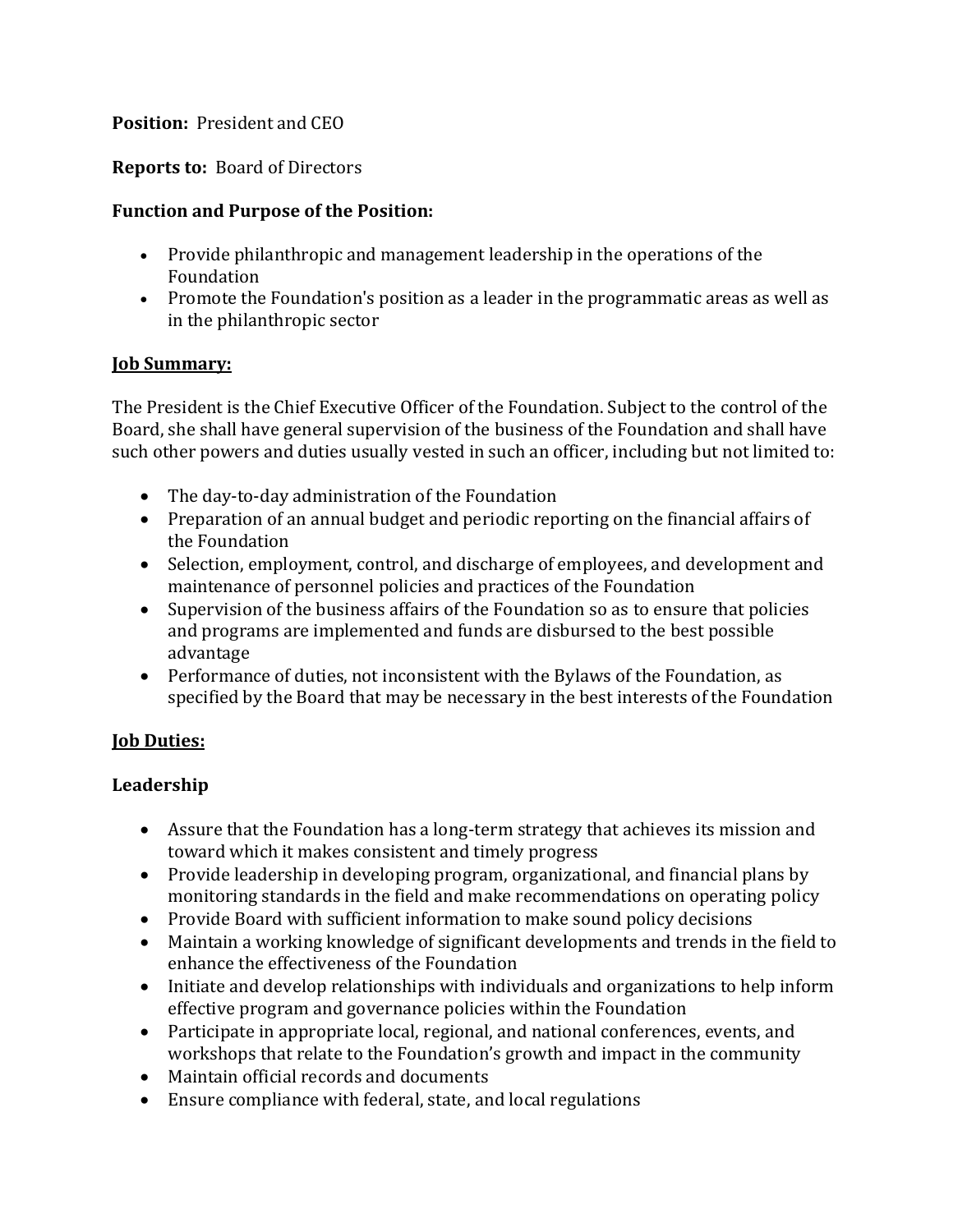# **Board and Committees**

- Develop and maintain solid, collaborative working relations with the Board and its individual members and provide them with the information and guidance necessary to make informed decisions
- Prepare materials and agenda for meetings, arrange locations, and provide timely notification to Board and Committees
- Ensure the Board and all Committees meet regularly in accordance with their charters
- Execute the decisions of the Board promptly and accurately
- Maintain records of all meetings
- Serve as catalyst for information sharing among Board members
- Research issues and trends in grantmaking and keep Board members apprised
- Assist individual Board and Committee members as requested
- Regularly update the Board on Foundation business

# **Grantmaking Programs**

- Ensure the effective management of funds disbursement within the guidelines established by the Board
- Keep apprised of and involved in issues relevant to the Foundation's grantmaking priorities
- Develop and manage grantmaking process with Board input and direction
- Participate in strategy design with programmatic staff and Committees
- Provide leadership and convening role as a local funder in community
- Participate in projects with funders, agencies, and grantees in areas of programmatic involvement when appropriate

# **Personnel Management**

- Assure that the highest possible standards of management are installed and supported throughout the organization in the successful pursuit of the Foundation's financial and programmatic goals
- Develop and maintain a personnel system to employ, train, evaluate, and compensate staff
- Create an atmosphere conducive to growth, learning, and improved performance

# **Fiscal and Investment Oversight**

- Provide sound budget management as regards the Foundation's operating budget
- Prepare annual budget for upcoming year for review and approval by the Board
- Collect, organize, and submit pertinent financial and investment information to Finance Committee and Board
- Maintain all financial and investment information in an up-to-date and organized fashion